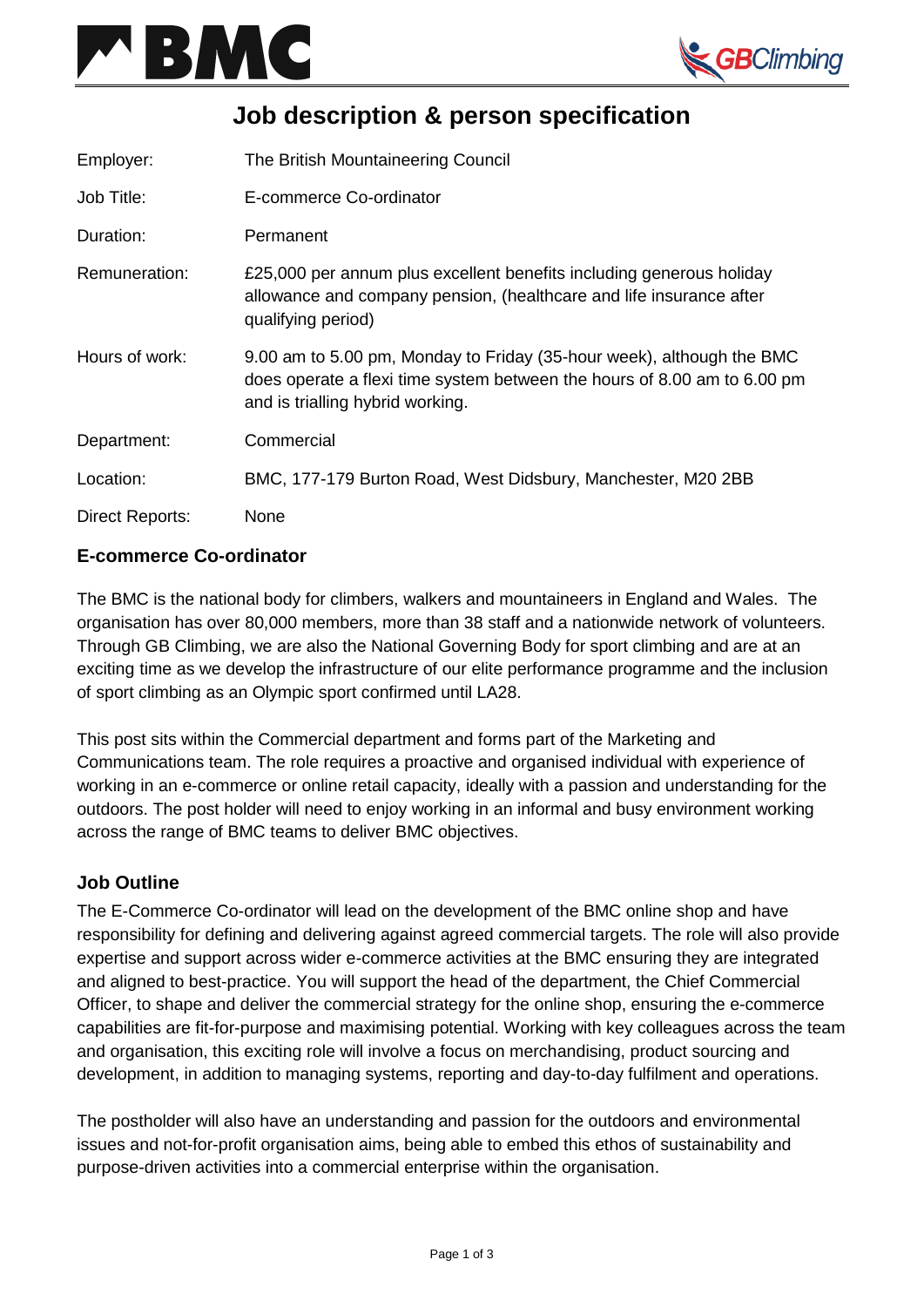#### **KPIs**

- Sales and profit
- AOV£/IPT/CR%
- Customer satisfaction.

### **Specific work areas:**

- Management and co-ordination of daily operations for the BMC online shop including customer order processing, stock management and stock ordering.
- Working with Membership colleagues to deliver best-in-class online and fulfilment customer experience for both new and existing customers, managing customer enquiries in a polite and timely manner.
- Working with the Content Co-ordinator, ensure that the website and offline publications are regularly updated with creative, engaging brand-aligned content supporting e-commerce targets.
- Working with IT colleagues, drive continuous site improvements to maximise conversion, increase average order value, items-per-transaction, cart abandonment and other key metrics.
- Using Google Analytics and other systems, monitor, track and analyse performance data across the site, and regularly analyse competitor activity – reporting weekly and monthly on agreed KPI's.
- Working with colleagues, product buying/sourcing responsibilities based on data-driven evidence from sales, analytics and customer insight. Pricing responsibility to meet profit and revenue targets.
- Monitor and manage BMC stock levels for all shop items.
- Working with the Digital Marketing Co-ordinator, driving traffic and sales to our Ecommerce site through digital marketing channels – including paid, database and email activity
- Identifying areas of growth for the online shop and wider organisation product and service activities.
- Copywriting point-of-sale for products and work closely with marketing to define a strategy for event merchandising.
- Working with Membership colleagues, develop appropriate promotions for seasonal / event offers to members and non-members – adding value to membership proposition and supporting sales.
- Work with designers to produce a range of BMC branded merchandise.
- Ensure products uphold the BMC environmental policy, supporting our environmental and conservation work, and source products that comply with ethical sourcing criteria now and for the future.

## **Secondary and supporting work areas:**

- Plan and co-ordinate retail activity at events attended or delivered by the BMC supporting wider marketing initiatives.
- Support MarComms colleagues with social media channel management.
- Support the Content Co-ordinator with website and content editing, publishing and UX.
- Support relationships with BMC partners and sponsors, maximising the relationships for all stakeholders.
- Any other such work the organisation may ask you to undertake from time to time.

| <b>Skills &amp; Person Specification</b>                          | <b>Essential</b> /<br><b>Desirable</b> |
|-------------------------------------------------------------------|----------------------------------------|
| Experience working in an e-commerce role.                         | Essential                              |
| Merchandising and/or product sourcing/buying (including pricing). | Essential                              |
| Developing promotions for events, seasons and campaigns.          | Essential                              |